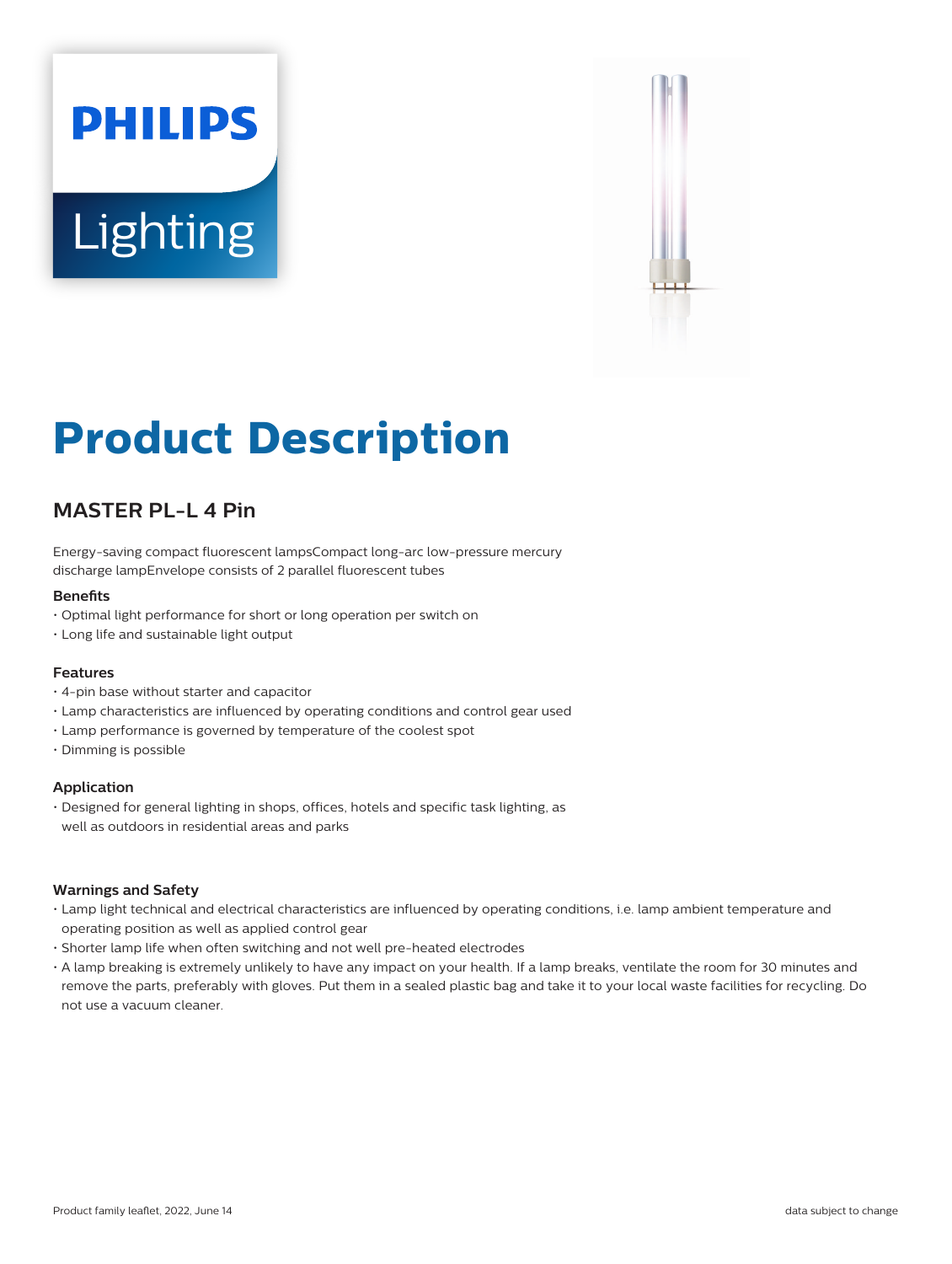# **Versions**





**18 W 2G11 24 W 2G11**

# **Dimensional drawing**



| Product                                                                   |  | $D(max)$ $D1(max)$ $A(max)$ $B(max)$ $C(max)$ |          |
|---------------------------------------------------------------------------|--|-----------------------------------------------|----------|
| MASTER PL-L 55W/865/4P 39.0 mm 18.0 mm 509.2 mm 535 mm 541.6 mm<br>1CT/25 |  |                                               |          |
| MASTER PL-L 36W/830/4P 39.0 mm 18.0 mm 384.2 mm 410 mm 416.6 mm<br>1CT/25 |  |                                               |          |
| MASTER PL-L 18W/840/4P 39.0 mm 18.0 mm 194.2 mm 220 mm 226.6 mm<br>1CT/25 |  |                                               |          |
| MASTER PL-L 18W/865/4P 39.0 mm 18.0 mm 194.2 mm 220 mm 226.6 mm<br>1CT/25 |  |                                               |          |
| MASTER PL-L 55W/840/4P 39.0 mm 18.0 mm 509.2 mm 535 mm 541.6 mm<br>1CT/25 |  |                                               |          |
| MASTER PL-L 55W/830/4P 39.0 mm 18.0 mm 509.2 mm 535 mm 541.6 mm<br>1CT/25 |  |                                               |          |
| MASTER PL-L 36W/865/4P 39.0 mm 18.0 mm 384.2 mm 410 mm 416.6 mm<br>1CT/25 |  |                                               |          |
| MASTER PL-L 80W/<br>830/4P1CT/25                                          |  | 39.0 mm 18.0 mm 539.2 mm 565 mm 571.6 mm      |          |
| MASTER PL-L 18W/830/4P 39.0 mm 18.0 mm 194.2 mm 220 mm 226.6 mm<br>1CT/25 |  |                                               |          |
| MASTER PL-L 40W/<br>830/4P 1CT/25                                         |  | 39.0 mm 18.0 mm 509.2 mm 535 mm 541.6 mm      |          |
| MASTER PL-L 40W/<br>840/4P 1CT/25                                         |  | 39.0 mm 18.0 mm 509.2 mm 535 mm 541.6 mm      |          |
| MASTER PL-L 80W/<br>840/4P 1CT/25                                         |  | 39.0 mm 18.0 mm 539.2 mm 565 mm 571.6 mm      |          |
| MASTER PL-L 24W/865/4P 39.0 mm 18.0 mm 289.2 mm 315 mm<br>1CT/25          |  |                                               | 321.6 mm |
| MASTER PL-L 24W/840/4P 39.0 mm 18.0 mm 289.2 mm 315 mm<br>1CT/25          |  |                                               | 321.6 mm |
| MASTER PL-L 24W/830/4P 39.0 mm 18.0 mm 289.2 mm 315 mm 321.6 mm<br>1CT/25 |  |                                               |          |
| MASTER PL-L 36W/<br>840/4P 1CT/25                                         |  | 39.0 mm 18.0 mm 384.2 mm 410 mm 416.6 mm      |          |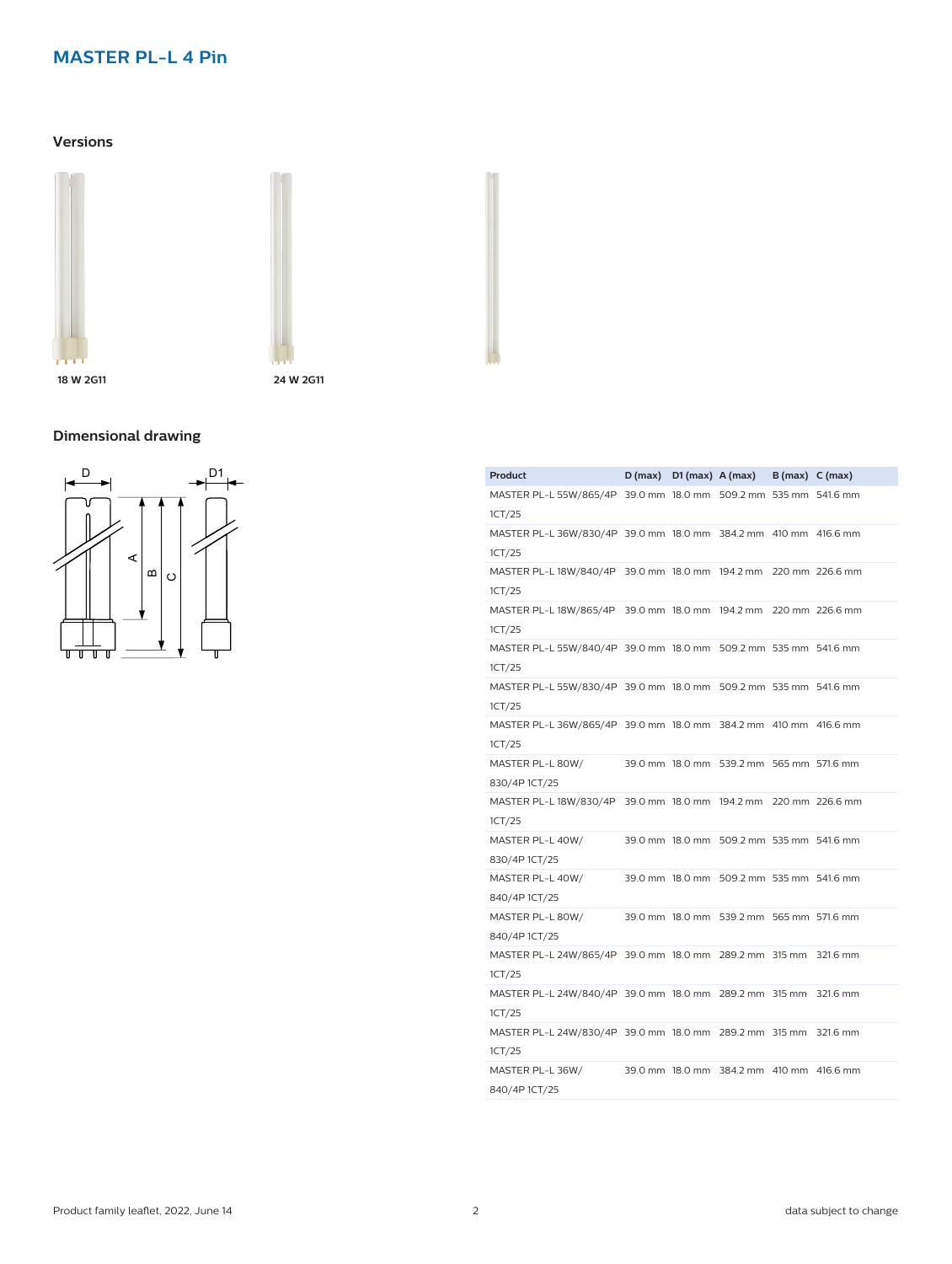| <b>Approval and Application</b>    |                   |
|------------------------------------|-------------------|
| Mercury (Hg) Content (Max)         | 2 <sub>mg</sub>   |
| Mercury (Hg) Content (Nom)         | 2.0 <sub>mg</sub> |
|                                    |                   |
| <b>Controls and Dimming</b>        |                   |
| Dimmable                           | Yes               |
|                                    |                   |
| <b>General Information</b>         |                   |
| Cap-Base                           | <b>2G11</b>       |
| Life To 50% Failures Preheat (Nom) | 20000 h           |
| LSF Preheat 16000 h Rated          | 82%               |
| LSF Preheat 20000 h Rated          | 50%               |
| LSF Preheat 2000 h Rated           | 99%               |
| LSF Preheat 4000 h Rated           | 99%               |
| LSF Preheat 6000 h Rated           | 98%               |
| <b>LSF Preheat 8000 h Rated</b>    | 97%               |
|                                    |                   |
| <b>Temperature</b>                 |                   |
| Design Temperature (Nom)           | 30 °C             |

# **Approval and Application**

| <b>Order Code</b> | <b>Full Product Name</b>      | Energy Consumption kWh/1000 h |
|-------------------|-------------------------------|-------------------------------|
| 70668340          | MASTER PL-L 18W/830/4P 1CT/25 | 18 kWh                        |
| 70669040          | MASTER PL-L 18W/840/4P 1CT/25 | 18 kWh                        |
| 63514340          | MASTER PL-L 18W/865/4P 1CT/25 | 18 kWh                        |
| 70671340          | MASTER PL-L 24W/830/4P 1CT/25 | 25 kWh                        |
| 70672040          | MASTER PL-L 24W/840/4P 1CT/25 | 25 kWh                        |
| 63517440          | MASTER PL-L 24W/865/4P 1CT/25 | 25 kWh                        |
| 70674440          | MASTER PL-L 36W/830/4P 1CT/25 | 37 kWh                        |
| 70675140          | MASTER PL-L 36W/840/4P 1CT/25 | 37 kWh                        |
| 63520440          | MASTER PL-L 36W/865/4P 1CT/25 | 37 kWh                        |
| 61094240          | MASTER PL-L 40W/830/4P 1CT/25 | 40 kWh                        |
| 61097340          | MASTER PL-L 40W/840/4P 1CT/25 | 40 kWh                        |
| 61541140          | MASTER PL-L 55W/830/4P 1CT/25 | 56 kWh                        |
| 61542840          | MASTER PL-L 55W/840/4P 1CT/25 | 56 kWh                        |
| 26170040          | MASTER PL-L 55W/865/4P 1CT/25 | 56 kWh                        |
| 86708740          | MASTER PL-L 80W/830/4P 1CT/25 | 80 kWh                        |
| 86712440          | MASTER PL-L 80W/840/4P 1CT/25 | 80 kWh                        |
|                   |                               |                               |

# **Operating and Electrical**

|          | Order Code Full Product Name  | Lamp Current (Nom) | Power (Nom) |
|----------|-------------------------------|--------------------|-------------|
| 70668340 | MASTER PL-L 18W/830/4P 1CT/25 | 0.375A             | 18.0 W      |
| 70669040 | MASTER PL-L 18W/840/4P 1CT/25 | 0.375A             | 18.0 W      |
| 63514340 | MASTER PL-L 18W/865/4P 1CT/25 | 0.375A             | 18.0 W      |
| 70671340 | MASTER PL-L 24W/830/4P 1CT/25 | 0.345A             | 24.2 W      |
| 70672040 | MASTER PL-L 24W/840/4P 1CT/25 | 0.345A             | 24.2 W      |
| 63517440 | MASTER PL-L 24W/865/4P 1CT/25 | 0.345A             | 24.2 W      |
| 70674440 | MASTER PL-L 36W/830/4P 1CT/25 | 0.435A             | 36.3 W      |
| 70675140 | MASTER PL-L 36W/840/4P 1CT/25 | 0.435A             | 36.3 W      |
|          |                               |                    |             |

|          | Order Code Full Product Name  | Lamp Current (Nom) | Power (Nom) |
|----------|-------------------------------|--------------------|-------------|
| 63520440 | MASTER PL-L 36W/865/4P 1CT/25 | 0.435A             | 36.3 W      |
| 61094240 | MASTER PL-L 40W/830/4P 1CT/25 | 0.320A             | 40.0 W      |
| 61097340 | MASTER PL-L 40W/840/4P 1CT/25 | 0.320A             | 40.0 W      |
| 61541140 | MASTER PL-L 55W/830/4P 1CT/25 | 0.525A             | 55.3 W      |
| 61542840 | MASTER PL-L 55W/840/4P 1CT/25 | 0.525A             | 55.3 W      |
| 26170040 | MASTER PL-L 55W/865/4P 1CT/25 | 0.525A             | 55.3 W      |
| 86708740 | MASTER PL-L 80W/830/4P 1CT/25 | 0.555A             | 80.0 W      |
| 86712440 | MASTER PL-L 80W/840/4P 1CT/25 | 0.555A             | 80.0 W      |
|          |                               |                    |             |

# **General Information (1/2)**

|          |                                     |                 | Life To 10% Life To 50% LSF |        |                 |
|----------|-------------------------------------|-----------------|-----------------------------|--------|-----------------|
|          |                                     | <b>Failures</b> | <b>Failures</b>             | 12000h | <b>LSF 2000</b> |
|          | <b>Order Code Full Product Name</b> | (Nom)           | (Nom)                       | Rated  | h Rated         |
| 70668340 | MASTER PL-L 18W/                    | 10000h          | 15000h                      | 80%    | 99%             |
|          | 830/4P 1CT/25                       |                 |                             |        |                 |
| 70669040 | MASTER PL-L 18W/                    | 10000h          | 15000 h                     | 80 %   | 99%             |
|          | 840/4P 1CT/25                       |                 |                             |        |                 |
| 63514340 | MASTER PL-L 18W/                    | 10000h          | 15000h                      | 80 %   | 99%             |
|          | 865/4P 1CT/25                       |                 |                             |        |                 |
| 70671340 | MASTER PL-L 24W/                    | 10000 h         | 15000h                      | 80 %   | 99%             |
|          | 830/4P 1CT/25                       |                 |                             |        |                 |
| 70672040 | MASTER PL-L 24W/                    | 10000h          | 15000 h                     | 80 %   | 99%             |
|          | 840/4P 1CT/25                       |                 |                             |        |                 |
| 63517440 | MASTER PL-L 24W/                    | 10000 h         | 15000h                      | 80 %   | 99%             |
|          | 865/4P 1CT/25                       |                 |                             |        |                 |
| 70674440 | MASTER PL-L 36W/                    | 10000 h         | 15000h                      | 80 %   | 99%             |
|          | 830/4P 1CT/25                       |                 |                             |        |                 |
| 70675140 | MASTER PL-L 36W/                    | 10000 h         | 15000 h                     | 80 %   | 99%             |
|          | 840/4P 1CT/25                       |                 |                             |        |                 |

|          |                              |                 | Life To 10% Life To 50% LSF |         |                 |
|----------|------------------------------|-----------------|-----------------------------|---------|-----------------|
|          |                              | <b>Failures</b> | <b>Failures</b>             | 12000 h | <b>LSF 2000</b> |
|          | Order Code Full Product Name | (Nom)           | (Nom)                       | Rated   | h Rated         |
| 63520440 | MASTER PL-L 36W/             | 10000 h         | 15000h                      | 80%     | 99%             |
|          | 865/4P 1CT/25                |                 |                             |         |                 |
| 61094240 | MASTER PL-L 40W/             |                 |                             |         |                 |
|          | 830/4P 1CT/25                |                 |                             |         |                 |
| 61097340 | MASTER PL-L 40W/             |                 |                             |         |                 |
|          | 840/4P 1CT/25                |                 |                             |         |                 |
| 61541140 | MASTER PL-L 55W/             |                 |                             |         |                 |
|          | 830/4P 1CT/25                |                 |                             |         |                 |
| 61542840 | MASTER PL-L 55W/             |                 |                             |         |                 |
|          | 840/4P 1CT/25                |                 |                             |         |                 |
| 26170040 | MASTER PL-L 55W/             |                 |                             |         |                 |
|          | 865/4P 1CT/25                |                 |                             |         |                 |
| 86708740 | MASTER PL-L 80W/             |                 |                             |         |                 |
|          | 830/4P 1CT/25                |                 |                             |         |                 |
|          |                              |                 |                             |         |                 |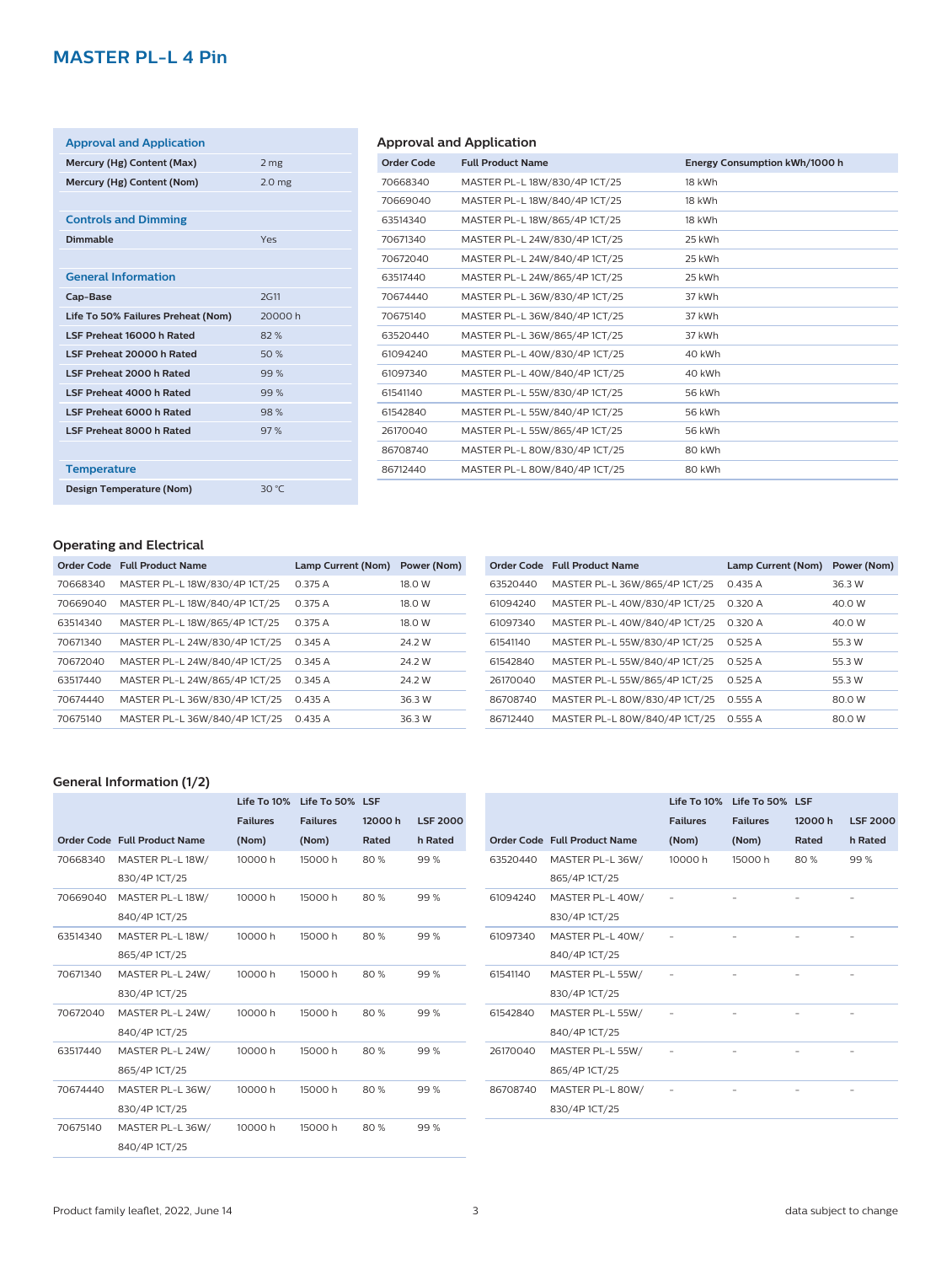|          |                              | <b>Failures</b>          | Life To 10% Life To 50% LSF<br><b>Failures</b> | 12000h | <b>LSF 2000</b> |
|----------|------------------------------|--------------------------|------------------------------------------------|--------|-----------------|
|          | Order Code Full Product Name | (Nom)                    | (Nom)                                          | Rated  | h Rated         |
| 86712440 | MASTER PL-L 80W/             | $\overline{\phantom{a}}$ | $\overline{\phantom{0}}$                       | -      | -               |
|          | 840/4P 1CT/25                |                          |                                                |        |                 |

# **General Information (2/2)**

|          |                              | <b>LSF</b> | <b>LSF</b> | <b>LSF</b> |                    |
|----------|------------------------------|------------|------------|------------|--------------------|
|          |                              | 4000h      | 6000h      | 8000h      | System             |
|          | Order Code Full Product Name | Rated      | Rated      | Rated      | <b>Description</b> |
| 70668340 | MASTER PL-L 18W/             | 98%        | 96%        | 94%        | na                 |
|          | 830/4P 1CT/25                |            |            |            |                    |
| 70669040 | MASTER PL-L 18W/             | 98%        | 96%        | 94%        | na                 |
|          | 840/4P 1CT/25                |            |            |            |                    |
| 63514340 | MASTER PL-L 18W/             | 98%        | 96%        | 94%        | na                 |
|          | 865/4P 1CT/25                |            |            |            |                    |
| 70671340 | MASTER PL-L 24W/             | 98%        | 96%        | 94%        | na                 |
|          | 830/4P 1CT/25                |            |            |            |                    |
| 70672040 | MASTER PL-L 24W/             | 98%        | 96%        | 94%        | na                 |
|          | 840/4P 1CT/25                |            |            |            |                    |
| 63517440 | MASTER PL-L 24W/             | 98%        | 96%        | 94%        | na                 |
|          | 865/4P 1CT/25                |            |            |            |                    |
| 70674440 | MASTER PL-L 36W/             | 98%        | 96%        | 94%        | na                 |
|          | 830/4P 1CT/25                |            |            |            |                    |
| 70675140 | MASTER PL-L 36W/             | 98%        | 96%        | 94%        | na                 |
|          | 840/4P 1CT/25                |            |            |            |                    |

|          |                              | LSF   | <b>LSF</b> | <b>LSF</b> |                    |
|----------|------------------------------|-------|------------|------------|--------------------|
|          |                              | 4000h | 6000h      | 8000h      | <b>System</b>      |
|          | Order Code Full Product Name | Rated | Rated      | Rated      | <b>Description</b> |
| 63520440 | MASTER PL-L 36W/             | 98%   | 96%        | 94 %       | na                 |
|          | 865/4P 1CT/25                |       |            |            |                    |
| 61094240 | MASTER PL-L 40W/             |       |            |            | High               |
|          | 830/4P 1CT/25                |       |            |            | Frequency          |
| 61097340 | MASTER PL-L 40W/             |       |            |            | High               |
|          | 840/4P 1CT/25                |       |            |            | Frequency          |
| 61541140 | MASTER PL-L 55W/             |       |            |            | High               |
|          | 830/4P 1CT/25                |       |            |            | Frequency          |
| 61542840 | MASTER PL-L 55W/             |       |            |            | High               |
|          | 840/4P 1CT/25                |       |            |            | Frequency          |
| 26170040 | MASTER PL-L 55W/             |       |            |            | High               |
|          | 865/4P 1CT/25                |       |            |            | Frequency          |
| 86708740 | MASTER PL-L 80W/             |       |            |            | High               |
|          | 830/4P 1CT/25                |       |            |            | Frequency          |
| 86712440 | MASTER PL-L 80W/             |       |            |            | High               |
|          | 840/4P 1CT/25                |       |            |            | Frequency          |

#### **Light Technical (1/3)**

|                 |                     | Chromaticity | Chromaticity        |        |                    |                 |                     | Chromaticity        | Chromaticity        |        |                    |
|-----------------|---------------------|--------------|---------------------|--------|--------------------|-----------------|---------------------|---------------------|---------------------|--------|--------------------|
|                 | <b>Full Product</b> | Coordinate X | <b>Coordinate Y</b> | Colour | Colour             |                 | <b>Full Product</b> | <b>Coordinate X</b> | <b>Coordinate Y</b> | Colour | Colour             |
| Order Code Name |                     | (Nom)        | (Nom)               | Code   | <b>Designation</b> | Order Code Name |                     | (Nom)               | (Nom)               | Code   | <b>Designation</b> |
| 70668340        | <b>MASTER PL-L</b>  | 0.44         | 0.403               | 830    | Warm white         | 70674440        | <b>MASTER PL-L</b>  | 0.44                | 0.403               | 830    | Warm white         |
|                 | 18W/830/4P          |              |                     |        | (WW)               |                 | 36W/830/4P          |                     |                     |        | (WW)               |
|                 | 1CT/25              |              |                     |        |                    |                 | 1CT/25              |                     |                     |        |                    |
| 70669040        | <b>MASTER PL-L</b>  | 0.38         | 0.38                | 840    | Cool White         | 70675140        | <b>MASTER PL-L</b>  | 0.38                | 0.38                | 840    | Cool White         |
|                 | 18W/840/4P          |              |                     |        | (CW)               |                 | 36W/840/4P          |                     |                     |        | (CW)               |
|                 | 1CT/25              |              |                     |        |                    |                 | 1CT/25              |                     |                     |        |                    |
| 63514340        | <b>MASTER PL-L</b>  | 0.313        | 0.337               | 865    | Cool Daylight      | 63520440        | <b>MASTER PL-L</b>  | 0.313               | 0.337               | 865    | Cool Daylight      |
|                 | 18W/865/4P          |              |                     |        |                    |                 | 36W/865/4P          |                     |                     |        |                    |
|                 | 1CT/25              |              |                     |        |                    |                 | 1CT/25              |                     |                     |        |                    |
| 70671340        | <b>MASTER PL-L</b>  | 0.44         | 0.403               | 830    | Warm white         | 61094240        | MASTER PL-L         | 0.44                | 0.403               | 830    | Warm white         |
|                 | 24W/830/4P          |              |                     |        | (WW)               |                 | 40W/830/4P          |                     |                     |        | (WW)               |
|                 | 1CT/25              |              |                     |        |                    |                 | 1CT/25              |                     |                     |        |                    |
| 70672040        | <b>MASTER PL-L</b>  | 0.38         | 0.38                | 840    | Cool White         | 61097340        | <b>MASTER PL-L</b>  | 0.38                | 0.38                | 840    | Cool White         |
|                 | 24W/840/4P          |              |                     |        | (CW)               |                 | 40W/840/4P          |                     |                     |        | (CW)               |
|                 | 1CT/25              |              |                     |        |                    |                 | 1CT/25              |                     |                     |        |                    |
| 63517440        | <b>MASTER PL-L</b>  | 0.313        | 0.337               | 865    | Cool Daylight      | 61541140        | <b>MASTER PL-L</b>  | 0.44                | 0.403               | 830    | Warm white         |
|                 | 24W/865/4P          |              |                     |        |                    |                 | 55W/830/4P          |                     |                     |        | (WW)               |
|                 | 1CT/25              |              |                     |        |                    |                 | 1CT/25              |                     |                     |        |                    |
|                 |                     |              |                     |        |                    |                 |                     |                     |                     |        |                    |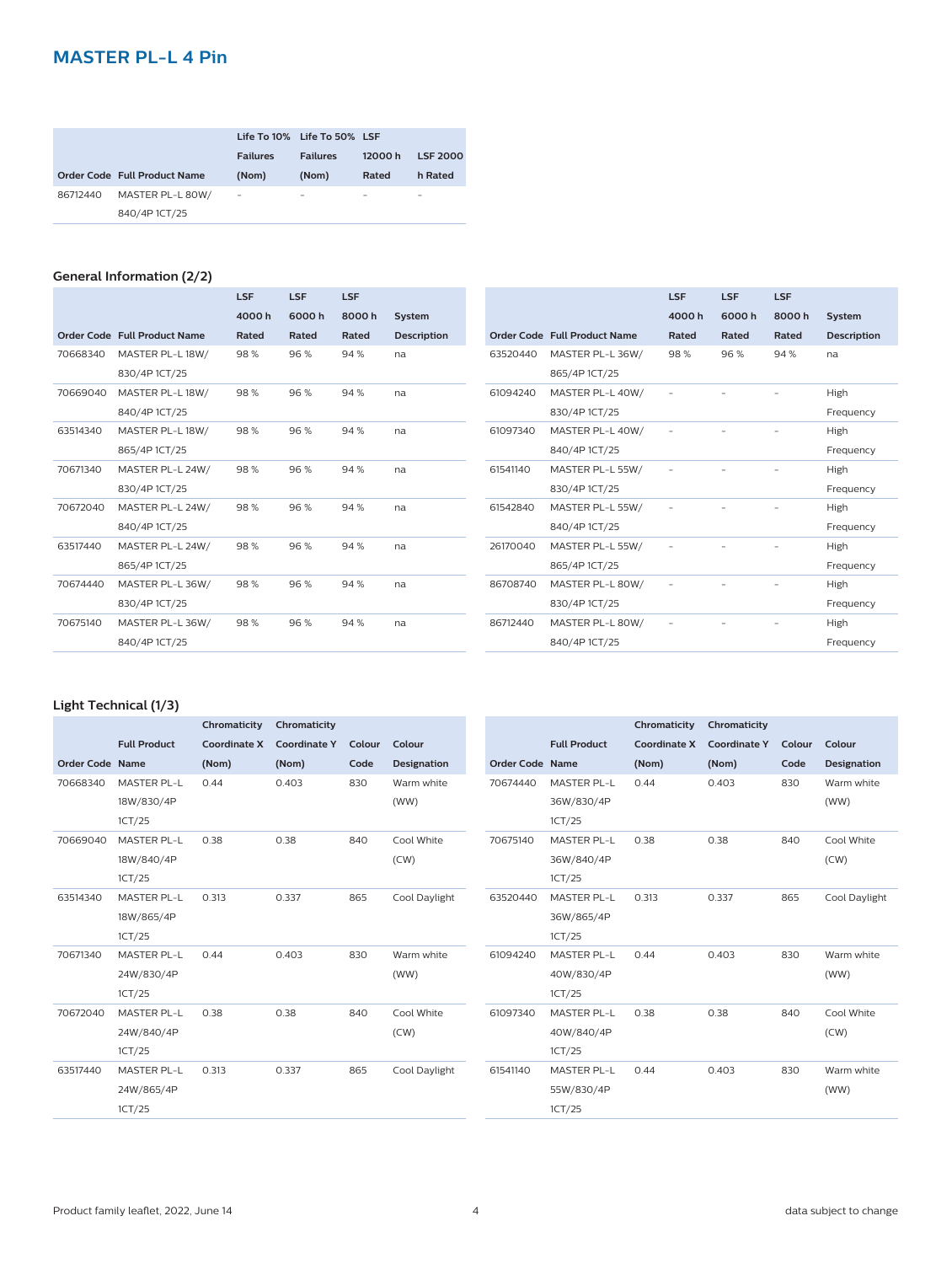|                 |                     | Chromaticity | Chromaticity        |        |                    |                 |                     | Chromaticity | Chromaticity |        |                    |
|-----------------|---------------------|--------------|---------------------|--------|--------------------|-----------------|---------------------|--------------|--------------|--------|--------------------|
|                 | <b>Full Product</b> | Coordinate X | <b>Coordinate Y</b> | Colour | Colour             |                 | <b>Full Product</b> | Coordinate X | Coordinate Y | Colour | Colour             |
| Order Code Name |                     | (Nom)        | (Nom)               | Code   | <b>Designation</b> | Order Code Name |                     | (Nom)        | (Nom)        | Code   | <b>Designation</b> |
| 61542840        | <b>MASTER PL-L</b>  | 0.38         | 0.38                | 840    | Cool White         | 86708740        | <b>MASTER PL-L</b>  | 0.44         | 0.403        | 830    | Warm white         |
|                 | 55W/840/4P          |              |                     |        | (CW)               |                 | 80W/830/4P          |              |              |        | (WW)               |
|                 | 1CT/25              |              |                     |        |                    |                 | 1CT/25              |              |              |        |                    |
| 26170040        | <b>MASTER PL-L</b>  | 0.313        | 0.337               | 865    | Cool Daylight      | 86712440        | <b>MASTER PL-L</b>  | 0.38         | 0.38         | 840    | Cool White         |
|                 | 55W/865/4P          |              |                     |        |                    |                 | 80W/840/4P          |              |              |        | (CW)               |
|                 | 1CT/25              |              |                     |        |                    |                 | 1CT/25              |              |              |        |                    |

#### **Light Technical (2/3)**

|          |                              | <b>Correlated Colour</b> | Colour      |         |                       |                  |                      |         |                  |                  |
|----------|------------------------------|--------------------------|-------------|---------|-----------------------|------------------|----------------------|---------|------------------|------------------|
|          |                              | Temperature              | Rendering   |         | LLMF 12000 LLMF 16000 | <b>LLMF 2000</b> | LLMF 20000 LLMF 4000 |         | <b>LLMF 6000</b> | <b>LLMF 8000</b> |
|          | Order Code Full Product Name | (Nom)                    | Index (Nom) | h Rated | h Rated               | h Rated          | h Rated              | h Rated | h Rated          | h Rated          |
| 70668340 | MASTER PL-L 18W/830/4P       | 3000 K                   | 82          | 90%     | 90%                   | 94%              | 90%                  | 93%     | 92%              | 91%              |
|          | 1CT/25                       |                          |             |         |                       |                  |                      |         |                  |                  |
| 70669040 | MASTER PL-L 18W/840/4P       | 4000 K                   | 80          | 90%     | 90%                   | 94%              | 90%                  | 93%     | 92%              | 91%              |
|          | 1CT/25                       |                          |             |         |                       |                  |                      |         |                  |                  |
| 63514340 | MASTER PL-L 18W/865/4P       | 6500K                    | 80          | 87%     | 88%                   | 93%              | 87%                  | 91%     | 90%              | 89%              |
|          | 1CT/25                       |                          |             |         |                       |                  |                      |         |                  |                  |
| 70671340 | MASTER PL-L 24W/830/4P       | 3000 K                   | 82          | 90%     | 90%                   | 94%              | 90%                  | 93%     | 92%              | 91%              |
|          | 1CT/25                       |                          |             |         |                       |                  |                      |         |                  |                  |
| 70672040 | MASTER PL-L 24W/840/4P       | 4000 K                   | 80          | 90%     | 90%                   | 94 %             | 90%                  | 93%     | 92%              | 91%              |
|          | 1CT/25                       |                          |             |         |                       |                  |                      |         |                  |                  |
| 63517440 | MASTER PL-L 24W/865/4P       | 6500K                    | 80          | 87%     | 88%                   | 93%              | 87%                  | 91%     | 90%              | 89%              |
|          | 1CT/25                       |                          |             |         |                       |                  |                      |         |                  |                  |
| 70674440 | MASTER PL-L 36W/830/4P       | 3000 K                   | 82          | 90%     | 90%                   | 94%              | 90%                  | 93%     | 92%              | 91%              |
|          | 1CT/25                       |                          |             |         |                       |                  |                      |         |                  |                  |
| 70675140 | MASTER PL-L 36W/840/4P       | 4000 K                   | 80          | 90%     | 90%                   | 94%              | 90%                  | 93%     | 92%              | 91%              |
|          | 1CT/25                       |                          |             |         |                       |                  |                      |         |                  |                  |
| 63520440 | MASTER PL-L 36W/865/4P       | 6500K                    | 80          | 87%     | 88%                   | 93%              | 87%                  | 91%     | 90%              | 89%              |
|          | 1CT/25                       |                          |             |         |                       |                  |                      |         |                  |                  |
| 61094240 | MASTER PL-L 40W/830/4P       | 3000 K                   | 82          | 91%     | 90%                   | 95%              | 90%                  | 94%     | 93%              | 92%              |
|          | 1CT/25                       |                          |             |         |                       |                  |                      |         |                  |                  |
| 61097340 | MASTER PL-L 40W/840/4P       | 4000 K                   | 80          | 91%     | 90%                   | 95%              | 90%                  | 94%     | 93%              | 92%              |
|          | 1CT/25                       |                          |             |         |                       |                  |                      |         |                  |                  |
| 61541140 | MASTER PL-L 55W/830/4P       | 3000 K                   | 82          | 91%     | 90%                   | 95%              | 90%                  | 94%     | 93%              | 92%              |
|          | 1CT/25                       |                          |             |         |                       |                  |                      |         |                  |                  |
| 61542840 | MASTER PL-L 55W/840/4P       | 4000 K                   | 80          | 91%     | 90%                   | 95%              | 90%                  | 94%     | 93%              | 92%              |
|          | 1CT/25                       |                          |             |         |                       |                  |                      |         |                  |                  |
| 26170040 | MASTER PL-L 55W/865/4P       | 6500 K                   | 80          | 90%     | 88%                   | 94 %             | 87%                  | 93%     | 92%              | 91%              |
|          | 1CT/25                       |                          |             |         |                       |                  |                      |         |                  |                  |
| 86708740 | MASTER PL-L 80W/830/4P       | 3000 K                   | 82          | 91%     | 90%                   | 95%              | 90%                  | 94%     | 93%              | 92%              |
|          | 1CT/25                       |                          |             |         |                       |                  |                      |         |                  |                  |
| 86712440 | MASTER PL-L 80W/840/4P       | 4000 K                   | 80          | 91%     | 90%                   | 95%              | 90%                  | 94%     | 93%              | 92%              |
|          | 1CT/25                       |                          |             |         |                       |                  |                      |         |                  |                  |

**Light Technical (3/3)**